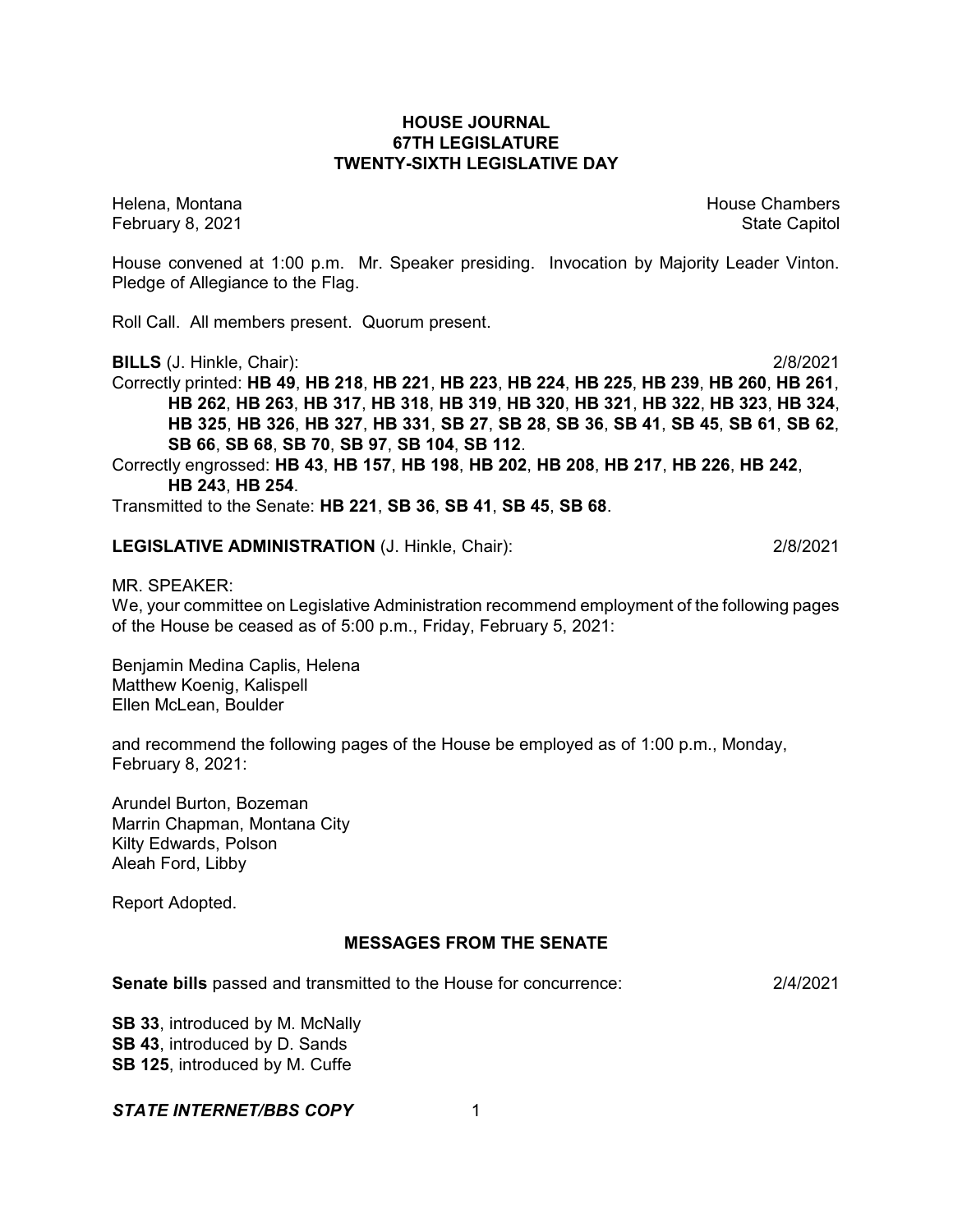**House amendments to Senate bill** concurred in: 2/4/2021

**SB 65**, introduced by S. Fitzpatrick

### **FIRST READING AND COMMITMENT OF BILLS**

The following House bills were introduced, read first time, and referred to committees:

**HB 328**, introduced by C. Keogh, referred to Human Services.

**HB 329**, introduced by S. Vinton, F. Anderson, B. Beard, D. Bedey, S. Berglee, M. Binkley, L. Brewster, J. Carlson, N. Duram, P. Fielder, G. Frazer, W. Galt, S. Greef, S. Gunderson, E. Hill, C. Hinkle, K. Holmlund, J. Kassmier, C. Knudsen, R. Knudsen, D. Lenz, B. Ler, D. Loge, M. Malone, R. Marshall, W. McKamey, B. Mercer, B. Mitchell, T. Moore, F. Nave, B. Phalen, A. Regier, L. Reksten, V. Ricci, J. Schillinger, K. Seekins-Crowe, L. Sheldon-Galloway, D. Skees, M. Stromswold, J. Trebas, B. Tschida, T. Welch, K. Whitman, K. Zolnikov, M. Blasdel, K. Bogner, B. Brown, M. Cuffe, C. Glimm, B. Hoven, D. Howard, D. Kary, T. McGillvray, B. Molnar, W. Sales, D. Salomon, C. Smith, J. Welborn, referred to Education. **HB 330**, introduced by L. Jones, K. Holmlund, referred to Appropriations. **HB 331**, introduced by C. Knudsen, D. Bedey, S. Berglee, A. Buckley, E. Buttrey, J. Carlson, N. Duram, D. Fern, G. Frazer, W. Galt, F. Garner, E. Hill, J. Hinkle, L. Jones, K. Kelker, R. Knudsen, D. Lenz, B. Ler, B. Mercer, F. Nave, M. Noland, B. Phalen, A. Regier, V. Ricci, J. Schillinger, D. Skees, S. Stewart Peregoy, M. Stromswold, B. Usher, S. Vinton, K. Zolnikov, K. Bogner, S. Fitzpatrick, G. Hertz, S. Hinebauch, K. Regier, D. Salomon, G. Vance, referred to Judiciary.

**HB 332**, introduced by E. Hill, S. Galloway, C. Hinkle, J. Kassmier, B. Ler, A. Regier, L. Sheldon-Galloway, referred to Education.

**HB 333**, introduced by B. Usher, referred to Judiciary.

**HB 334**, introduced by J. Carlson, referred to Human Services.

The following House joint resolution was introduced, read first time, and referred to committee:

**HJR 8**, introduced by F. Garner, D. Fern, R. Fitzgerald, J. Hamilton, D. Harvey, B. Mercer, T. Moore, M. Blasdel, S. Fitzpatrick, G. Vance, referred to State Administration.

The following Senate bills were introduced, read first time, and referred to committees:

**SB 33**, introduced by M. McNally (by request of the Children, Families, Health, and Human Services Interim Committee), referred to Human Services.

**SB 43**, introduced by D. Sands (by request of the Children, Families, Health, and Human Services Interim Committee), referred to Human Services.

**SB 125**, introduced by M. Cuffe, G. Custer, referred to Local Government.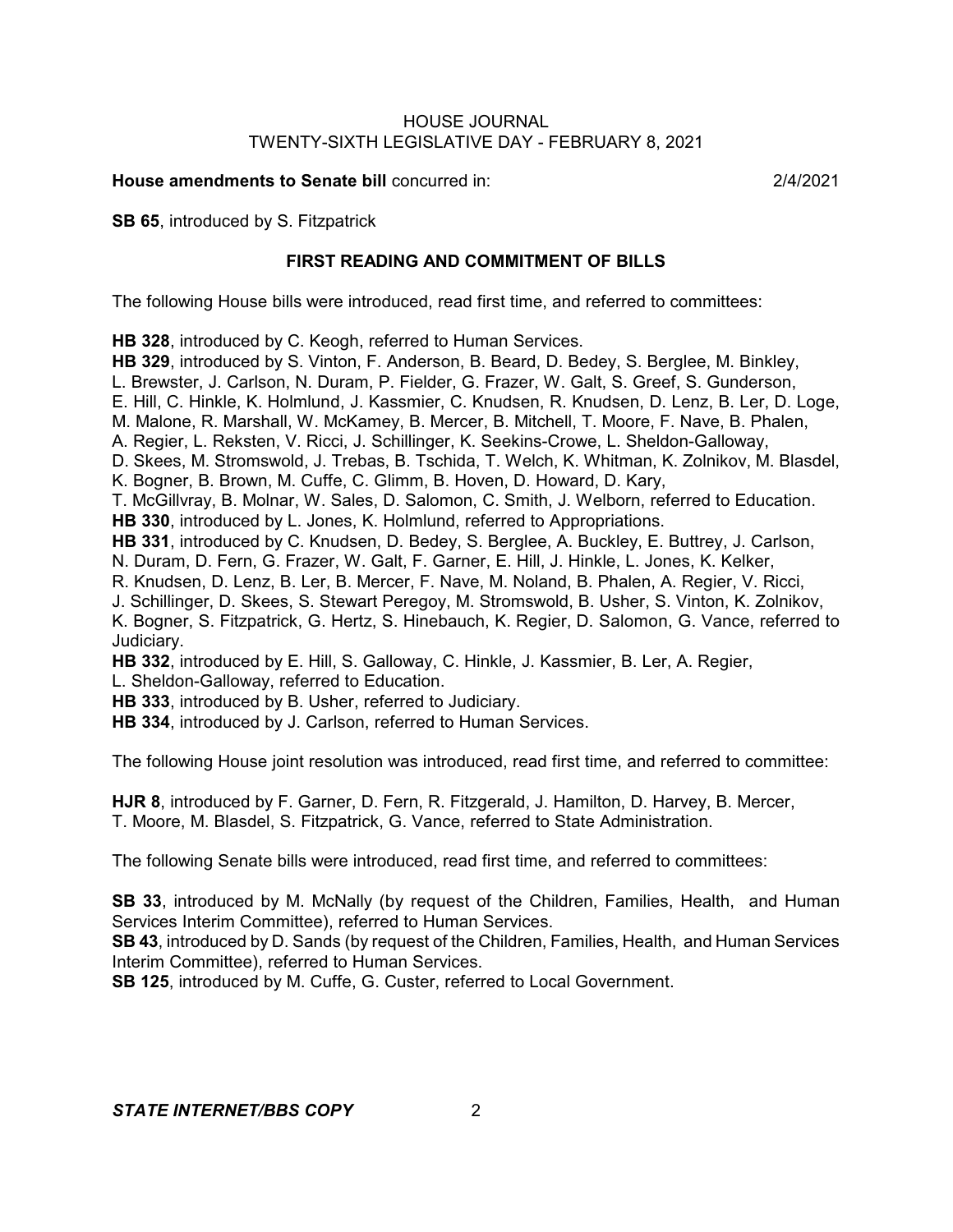# **SECOND READING OF BILLS (COMMITTEE OF THE WHOLE)**

Majority Leader Vinton moved the House resolve itself into a Committee of the Whole for consideration of business on second reading. Motion carried. Representative Galloway in the chair.

Mr. Speaker: We, your Committee of the Whole, having had under consideration business on second reading, recommend as follows:

**HB 25** - Representative Funk moved **HB 25** do pass. Motion carried as follows:

Yeas: Abbott, Anderson, Bartel, Beard, Bedey, Berglee, Bertoglio, Binkley, Bishop, Brewster, Buckley, Buttrey, Caferro, Carlson, Curdy, Custer, Dooling, Dunwell, Duram, Farris-Olsen, Fern, Fielder, Fitzgerald, Fleming, France, Frazer, Fuller, Funk, Galloway, Garner, Gillette, Gist, Greef, Gunderson, Hamilton, Harvey, Hawk, Hayman, Hill, Hinkle C, Hinkle J, Holmlund, Hopkins, Jones, Karjala, Kassmier, Keane, Kelker, Keogh, Kerns, Kerr-Carpenter, Knudsen C, Knudsen R, Kortum, Lenz, Ler, Malone, Marler, Marshall, McKamey, Mercer, Mitchell, Moore, Noland, Novak, Olsen, Patelis, Phalen, Putnam, Read, Regier A, Regier M, Reksten, Ricci, Running Wolf, Schillinger, Seekins-Crowe, Sheldon-Galloway, Skees, Smith, Stafman, Stewart Peregoy, Stromswold, Sullivan, Tenenbaum, Thane, Trebas, Tschida, Usher, Vinton, Walsh, Weatherwax, Welch, Whiteman Pena, Whitman, Windy Boy, Zolnikov, Mr. Speaker. Total 98

Nays: Nave. Total 1

Voted absentee: None.

Excused: None. Total 0

Absent or not voting: Loge. Total 1

**HB 67** - Representative Jones moved **HB 67** do pass. Motion carried as follows:

Yeas: Abbott, Anderson, Bartel, Bedey, Berglee, Bertoglio, Bishop, Brewster, Buckley, Buttrey, Caferro, Carlson, Curdy, Custer, Dooling, Dunwell, Farris-Olsen, Fern, Fitzgerald, Fleming, France, Frazer, Fuller, Funk, Galloway, Greef, Hamilton, Harvey, Hawk, Hayman, Hinkle J, Holmlund, Hopkins, Jones, Karjala, Kassmier, Keane, Kelker, Keogh, Kerr-Carpenter, Knudsen C, Knudsen R, Kortum, Lenz, Ler, Loge, Malone, Marler, McKamey, Novak, Patelis, Phalen, Read, Reksten, Running Wolf, Schillinger, Smith, Stafman, Stewart Peregoy, Stromswold, Sullivan, Tenenbaum,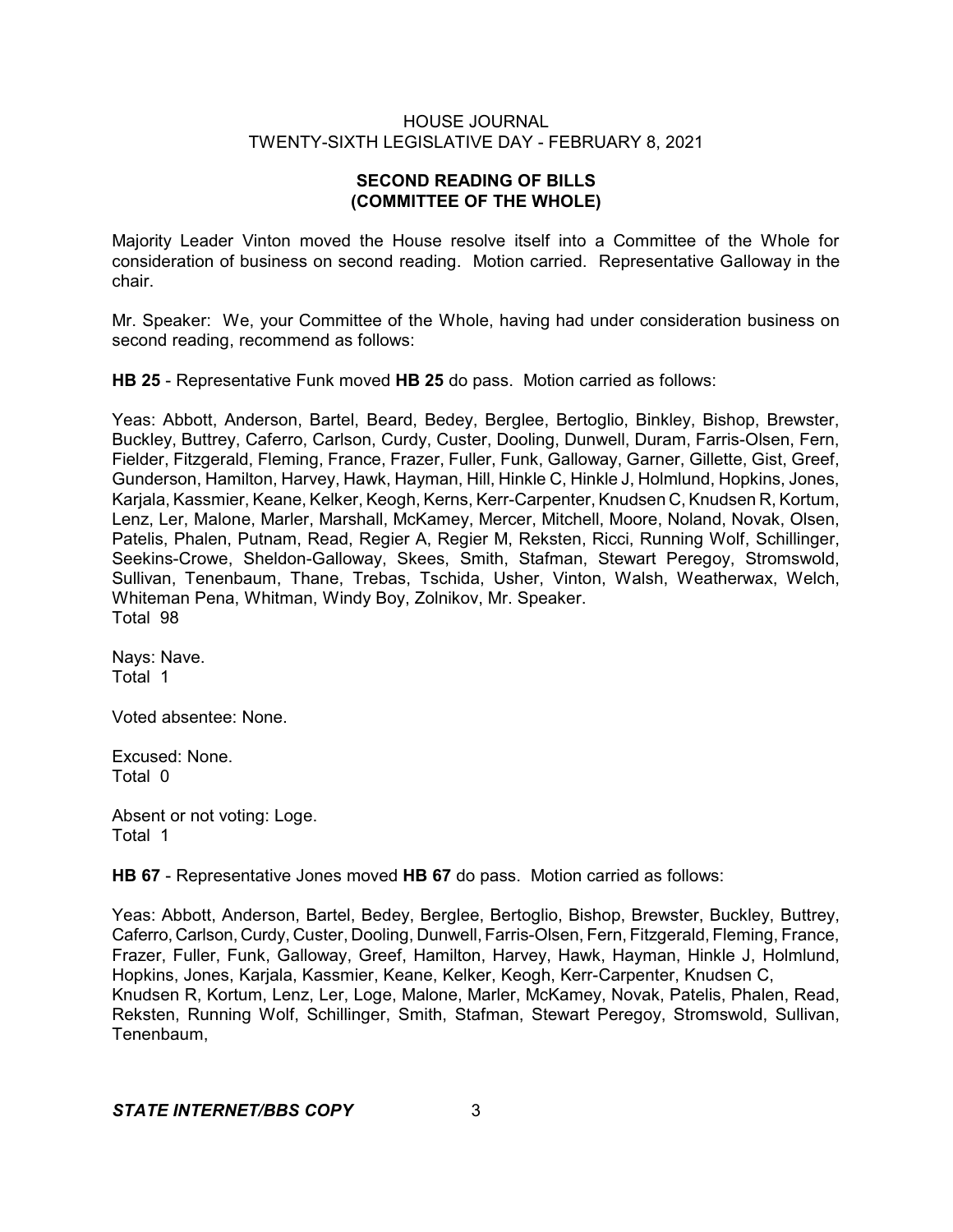Thane, Trebas, Vinton, Walsh, Weatherwax, Welch, Whiteman Pena, Whitman, Windy Boy, Zolnikov, Mr. Speaker. Total 73

Nays: Beard, Binkley, Duram, Fielder, Garner, Gillette, Gist, Gunderson, Hill, Hinkle C, Kerns, Marshall, Mercer, Mitchell, Moore, Nave, Noland, Olsen, Putnam, Regier A, Regier M, Ricci, Seekins-Crowe, Sheldon-Galloway, Skees, Tschida, Usher. Total 27

Voted absentee: None.

Excused: None. Total 0

Absent or not voting: None. Total 0

**HB 89** - Representative McKamey moved **HB 89** do pass. Motion carried as follows:

Yeas: Abbott, Anderson, Bartel, Beard, Bedey, Berglee, Bertoglio, Binkley, Bishop, Brewster, Buckley, Buttrey, Caferro, Curdy, Custer, Dooling, Dunwell, Farris-Olsen, Fern, Fielder, Fitzgerald, Fleming, France, Frazer, Fuller, Funk, Galloway, Garner, Gillette, Gist, Greef, Gunderson, Hamilton, Harvey, Hawk, Hayman, Hill, Hinkle C, Hinkle J, Holmlund, Hopkins, Jones, Karjala, Kassmier, Keane, Kelker, Keogh, Kerns, Kerr-Carpenter, Knudsen C, Knudsen R, Kortum, Lenz, Ler, Loge, Malone, Marler, Marshall, McKamey, Mercer, Mitchell, Moore, Noland, Novak, Olsen, Patelis, Phalen, Putnam, Read, Regier M, Reksten, Ricci, Running Wolf, Schillinger, Seekins-Crowe, Skees, Smith, Stafman, Stewart Peregoy, Stromswold, Sullivan, Tenenbaum, Thane, Trebas, Vinton, Walsh, Weatherwax, Welch, Whiteman Pena, Whitman, Windy Boy, Zolnikov, Mr. Speaker. Total 93

Nays: Carlson, Duram, Nave, Regier A, Sheldon-Galloway, Tschida, Usher. Total 7

Voted absentee: None.

Excused: None. Total 0

Absent or not voting: None. Total 0

**HB 210** - Representative Funk moved **HB 210** do pass. Motion carried as follows:

Yeas: Abbott, Anderson, Bedey, Bertoglio, Binkley, Bishop, Brewster, Buckley, Buttrey, Caferro,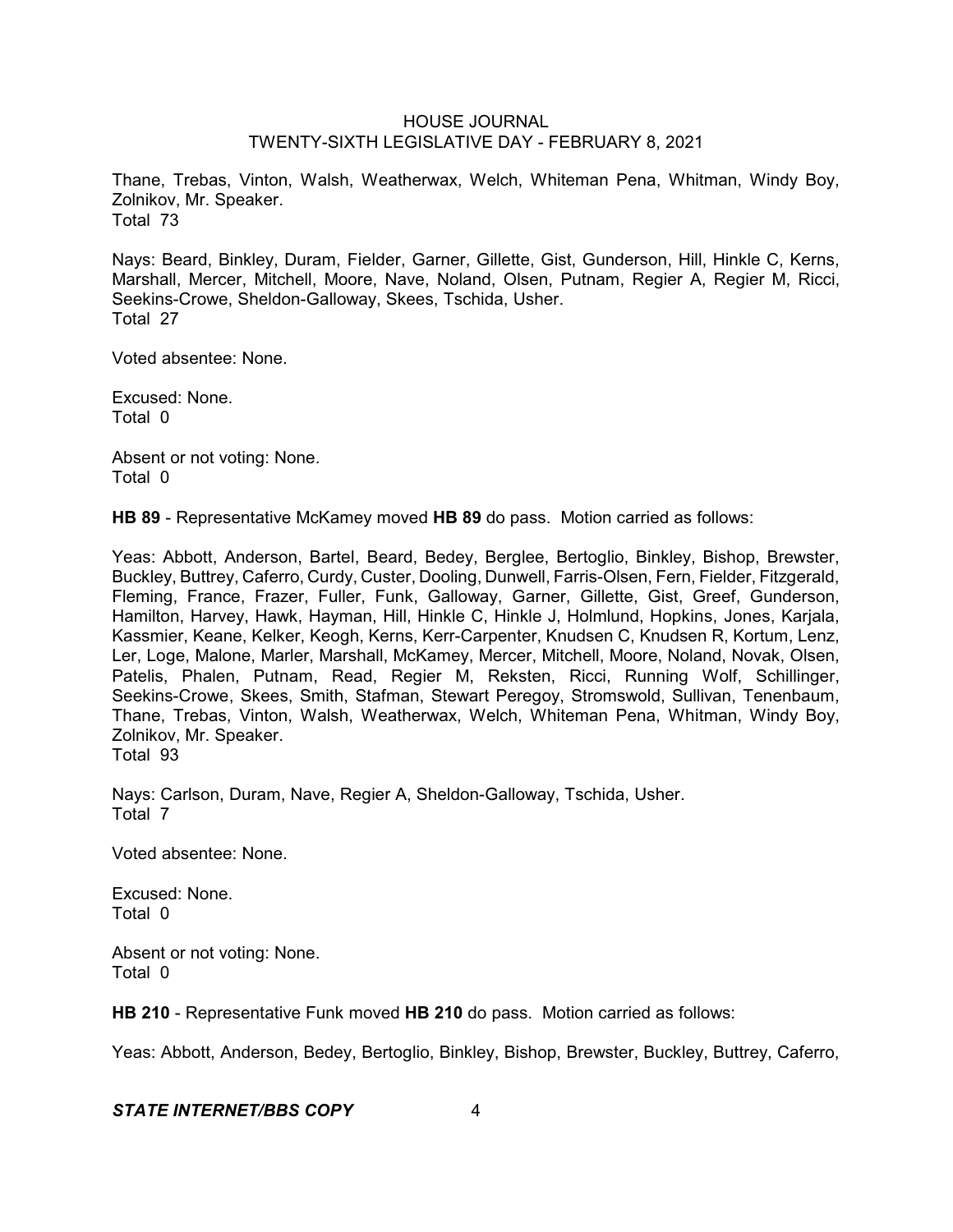Curdy, Custer, Dooling, Dunwell, Farris-Olsen, Fern, Fitzgerald, Fleming, France, Frazer, Funk, Garner, Gist, Greef, Hamilton, Harvey, Hawk, Hayman, Holmlund, Hopkins, Jones, Karjala, Kassmier, Keane, Kelker, Keogh, Kerr-Carpenter, Knudsen C, Kortum, Loge, Malone, Marler, Marshall, McKamey, Moore, Noland, Novak, Olsen, Patelis, Putnam, Regier A, Regier M, Reksten, Running Wolf, Schillinger, Seekins-Crowe, Smith, Stafman, Stewart Peregoy, Stromswold, Sullivan, Tenenbaum, Thane, Trebas, Vinton, Walsh, Weatherwax, Welch, Whiteman Pena, Whitman, Windy Boy, Mr. Speaker. Total 72

Nays: Bartel, Beard, Berglee, Carlson, Duram, Fielder, Fuller, Galloway, Gillette, Gunderson, Hill, Hinkle C, Hinkle J, Kerns, Knudsen R, Lenz, Ler, Mercer, Mitchell, Nave, Phalen, Read, Ricci, Sheldon-Galloway, Skees, Tschida, Usher, Zolnikov. Total 28

Voted absentee: None.

Excused: None. Total 0

Absent or not voting: None. Total 0

**SB 23** - Representative Anderson moved **SB 23** be concurred in. Motion carried as follows:

Yeas: Abbott, Anderson, Bartel, Beard, Bedey, Berglee, Bertoglio, Binkley, Bishop, Brewster, Buckley, Buttrey, Caferro, Carlson, Curdy, Custer, Dooling, Dunwell, Duram, Farris-Olsen, Fern, Fielder, Fitzgerald, Fleming, France, Frazer, Fuller, Funk, Galloway, Garner, Gillette, Gist, Greef, Gunderson, Hamilton, Harvey, Hawk, Hayman, Hill, Hinkle C, Hinkle J, Holmlund, Hopkins, Jones, Karjala, Kassmier, Keane, Kelker, Keogh, Kerns, Kerr-Carpenter, Knudsen C, Knudsen R, Kortum, Lenz, Ler, Loge, Malone, Marler, Marshall, McKamey, Mercer, Mitchell, Moore, Nave, Noland, Novak, Olsen, Patelis, Phalen, Putnam, Read, Regier A, Regier M, Reksten, Ricci, Running Wolf, Schillinger, Seekins-Crowe, Sheldon-Galloway, Skees, Smith, Stafman, Stewart Peregoy, Stromswold, Sullivan, Tenenbaum, Thane, Trebas, Tschida, Usher, Vinton, Walsh, Weatherwax, Welch, Whiteman Pena, Whitman, Windy Boy, Zolnikov, Mr. Speaker. Total 100

Nays: None. Total 0

Voted absentee: None.

Excused: None. Total 0

Absent or not voting: None. Total 0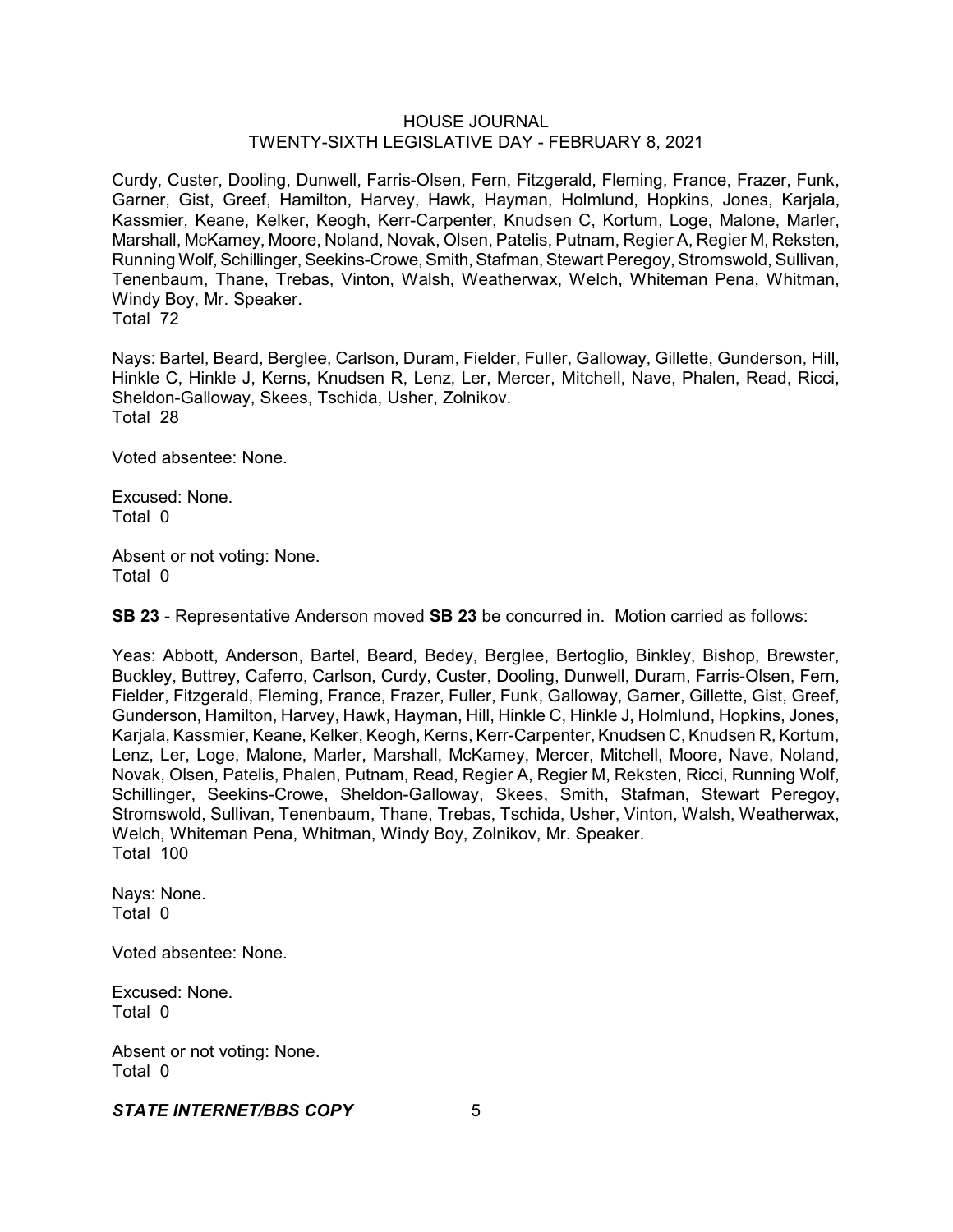**SB 24** - Representative Ler moved **SB 24** be concurred in. Motion carried as follows:

Yeas: Abbott, Anderson, Beard, Bedey, Berglee, Bertoglio, Binkley, Bishop, Brewster, Buckley, Buttrey, Caferro, Carlson, Curdy, Custer, Dooling, Dunwell, Duram, Farris-Olsen, Fern, Fielder, Fitzgerald, Fleming, France, Frazer, Fuller, Funk, Galloway, Garner, Gillette, Gist, Greef, Gunderson, Hamilton, Harvey, Hawk, Hayman, Hill, Hinkle C, Hinkle J, Holmlund, Hopkins, Jones, Karjala, Kassmier, Keane, Kelker, Keogh, Kerns, Kerr-Carpenter, Knudsen C, Knudsen R, Kortum, Lenz, Ler, Loge, Malone, Marler, Marshall, McKamey, Mitchell, Moore, Nave, Noland, Novak, Olsen, Patelis, Phalen, Putnam, Read, Regier A, Regier M, Reksten, Ricci, Running Wolf, Schillinger, Seekins-Crowe, Sheldon-Galloway, Skees, Smith, Stafman, Stewart Peregoy, Stromswold, Sullivan, Tenenbaum, Thane, Trebas, Tschida, Usher, Vinton, Walsh, Weatherwax, Welch, Whiteman Pena, Whitman, Windy Boy, Zolnikov, Mr. Speaker. Total 98

Nays: Bartel, Mercer. Total 2

Voted absentee: None.

Excused: None. Total 0

Absent or not voting: None. Total 0

**SB 25** - Representative McKamey moved **SB 25** be concurred in. Motion carried as follows:

Yeas: Abbott, Anderson, Bartel, Beard, Bedey, Berglee, Bertoglio, Binkley, Bishop, Brewster, Buckley, Buttrey, Caferro, Carlson, Curdy, Custer, Dooling, Dunwell, Duram, Farris-Olsen, Fern, Fielder, Fitzgerald, Fleming, France, Frazer, Fuller, Funk, Galloway, Garner, Gillette, Gist, Greef, Gunderson, Hamilton, Harvey, Hawk, Hayman, Hill, Hinkle J, Holmlund, Hopkins, Jones, Karjala, Kassmier, Keane, Kelker, Keogh, Kerns, Kerr-Carpenter, Knudsen C, Knudsen R, Kortum, Lenz, Ler, Loge, Malone, Marler, Marshall, McKamey, Mercer, Mitchell, Moore, Noland, Novak, Patelis, Phalen, Putnam, Regier A, Regier M, Reksten, Ricci, Running Wolf, Schillinger, Seekins-Crowe, Skees, Smith, Stafman, Stewart Peregoy, Stromswold, Sullivan, Tenenbaum, Thane, Trebas, Usher, Vinton, Walsh, Weatherwax, Welch, Whiteman Pena, Whitman, Windy Boy, Zolnikov, Mr. Speaker. Total 94

Nays: Hinkle C, Nave, Olsen, Read, Sheldon-Galloway, Tschida. Total 6

Voted absentee: None.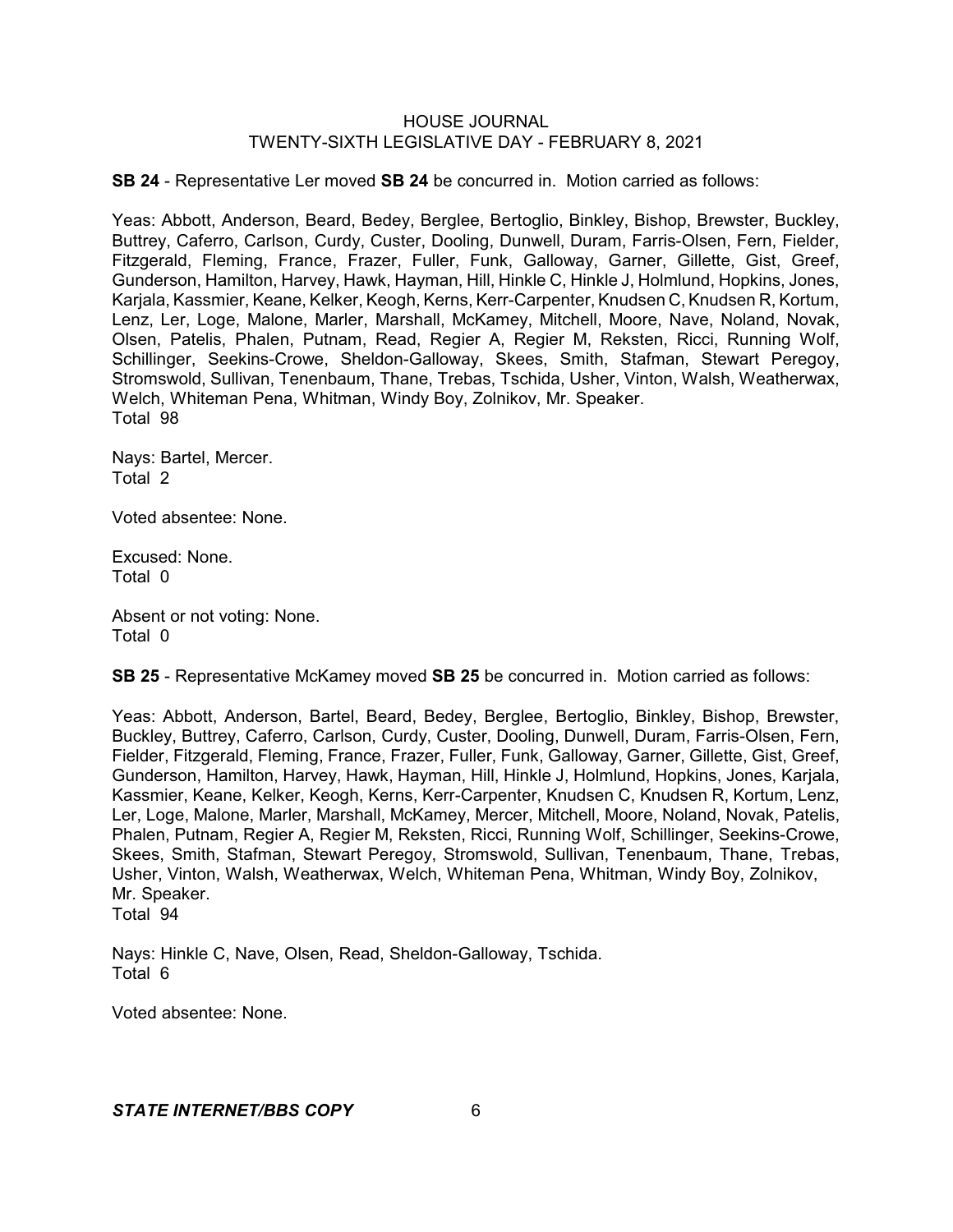Excused: None. Total 0

Absent or not voting: None. Total 0

Majority Leader Vinton moved the Committee rise and report. Motion carried. Committee arose. House resumed. Mr. Speaker presiding. Chair Galloway moved the Committee of the Whole report be adopted. Report adopted as follows:

Yeas: Abbott, Anderson, Bartel, Beard, Bedey, Berglee, Bertoglio, Binkley, Bishop, Brewster, Buckley, Buttrey, Caferro, Carlson, Curdy, Custer, Dooling, Dunwell, Duram, Farris-Olsen, Fern, Fielder, Fitzgerald, Fleming, France, Frazer, Fuller, Funk, Galloway, Garner, Gillette, Gist, Greef, Gunderson, Hamilton, Harvey, Hawk, Hayman, Hill, Hinkle C, Hinkle J, Holmlund, Hopkins, Jones, Karjala, Kassmier, Keane, Kelker, Keogh, Kerns, Kerr-Carpenter, Knudsen C, Knudsen R, Kortum, Lenz, Ler, Loge, Malone, Marler, Marshall, McKamey, Mercer, Mitchell, Moore, Nave, Novak, Olsen, Patelis, Phalen, Putnam, Read, Regier A, Regier M, Ricci, Running Wolf, Schillinger, Seekins-Crowe, Skees, Smith, Stafman, Stromswold, Sullivan, Tenenbaum, Thane, Trebas, Tschida, Vinton, Walsh, Weatherwax, Welch, Whiteman Pena, Whitman, Windy Boy, Zolnikov, Mr. Speaker. Total 95

Nays: Sheldon-Galloway, Usher. Total 2

Voted absentee: None.

Excused: None. Total 0

Absent or not voting: Noland, Reksten, Stewart Peregoy. Total 3

# **THIRD READING OF BILLS**

The following bills having been read three several times, title and history agreed to, were disposed of in the following manner:

**HB 221** passed as follows:

Yeas: Abbott, Anderson, Bedey, Bishop, Buckley, Buttrey, Caferro, Curdy, Custer, Dunwell, Farris-Olsen, Fern, Fitzgerald, France, Frazer, Funk, Garner, Hamilton, Harvey, Hawk, Hayman, Holmlund, Jones, Karjala, Kassmier, Keane, Kelker, Keogh, Kerr-Carpenter, Knudsen C, Kortum, Loge, Marler, McKamey, Novak, Olsen, Patelis, Putnam, Reksten, Running Wolf, Smith, Stafman,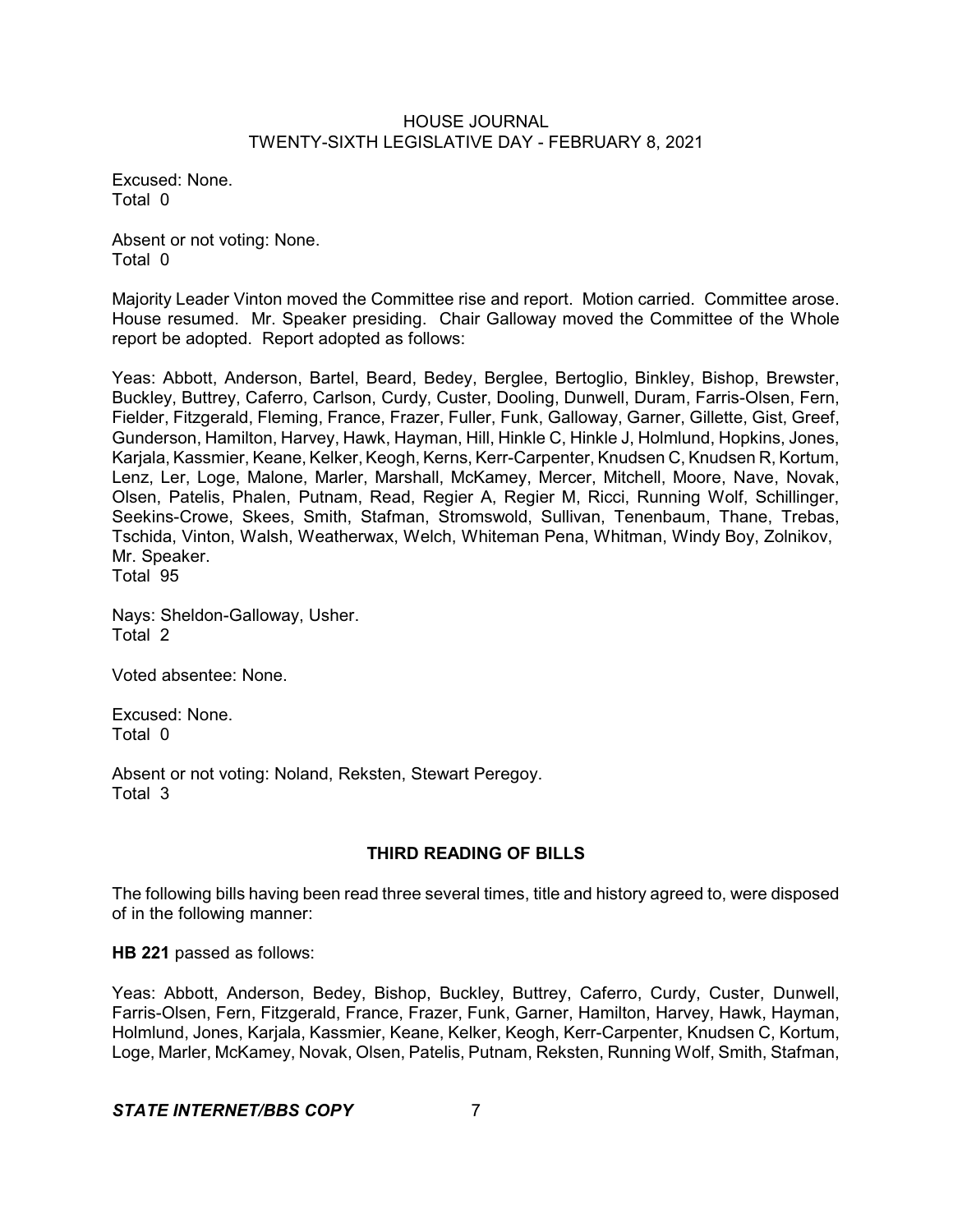Stewart Peregoy, Stromswold, Sullivan, Tenenbaum, Thane, Weatherwax, Welch, Whiteman Pena, Whitman, Windy Boy, Zolnikov, Mr. Speaker. Total 54

Nays: Bartel, Beard, Berglee, Bertoglio, Binkley, Brewster, Carlson, Dooling, Duram, Fielder, Fleming, Fuller, Galloway, Gillette, Gist, Greef, Gunderson, Hill, Hinkle C, Hinkle J, Hopkins, Kerns, Knudsen R, Lenz, Ler, Malone, Marshall, Mercer, Mitchell, Moore, Nave, Noland, Phalen, Read, Regier A, Regier M, Ricci, Schillinger, Seekins-Crowe, Sheldon-Galloway, Skees, Trebas, Tschida, Usher, Vinton, Walsh. Total 46

Voted absentee: None.

Excused: None. Total 0

Absent or not voting: None. Total 0

**SB 36** concurred in as follows:

Yeas: Abbott, Anderson, Bartel, Beard, Bedey, Berglee, Bertoglio, Binkley, Bishop, Brewster, Buckley, Buttrey, Caferro, Carlson, Curdy, Custer, Dooling, Dunwell, Duram, Farris-Olsen, Fern, Fielder, Fitzgerald, Fleming, France, Frazer, Fuller, Funk, Galloway, Garner, Gillette, Gist, Greef, Gunderson, Hamilton, Harvey, Hawk, Hayman, Hill, Hinkle C, Hinkle J, Holmlund, Hopkins, Jones, Karjala, Kassmier, Keane, Kelker, Keogh, Kerns, Kerr-Carpenter, Knudsen C, Knudsen R, Kortum, Lenz, Ler, Loge, Malone, Marler, Marshall, McKamey, Mercer, Mitchell, Moore, Nave, Noland, Novak, Olsen, Patelis, Phalen, Putnam, Read, Regier A, Regier M, Reksten, Ricci, Running Wolf, Schillinger, Seekins-Crowe, Sheldon-Galloway, Skees, Smith, Stafman, Stewart Peregoy, Stromswold, Sullivan, Tenenbaum, Thane, Trebas, Tschida, Usher, Vinton, Walsh, Weatherwax, Welch, Whiteman Pena, Whitman, Windy Boy, Zolnikov, Mr. Speaker. Total 100

Nays: None. Total 0

Voted absentee: None.

Excused: None. Total 0

Absent or not voting: Total 0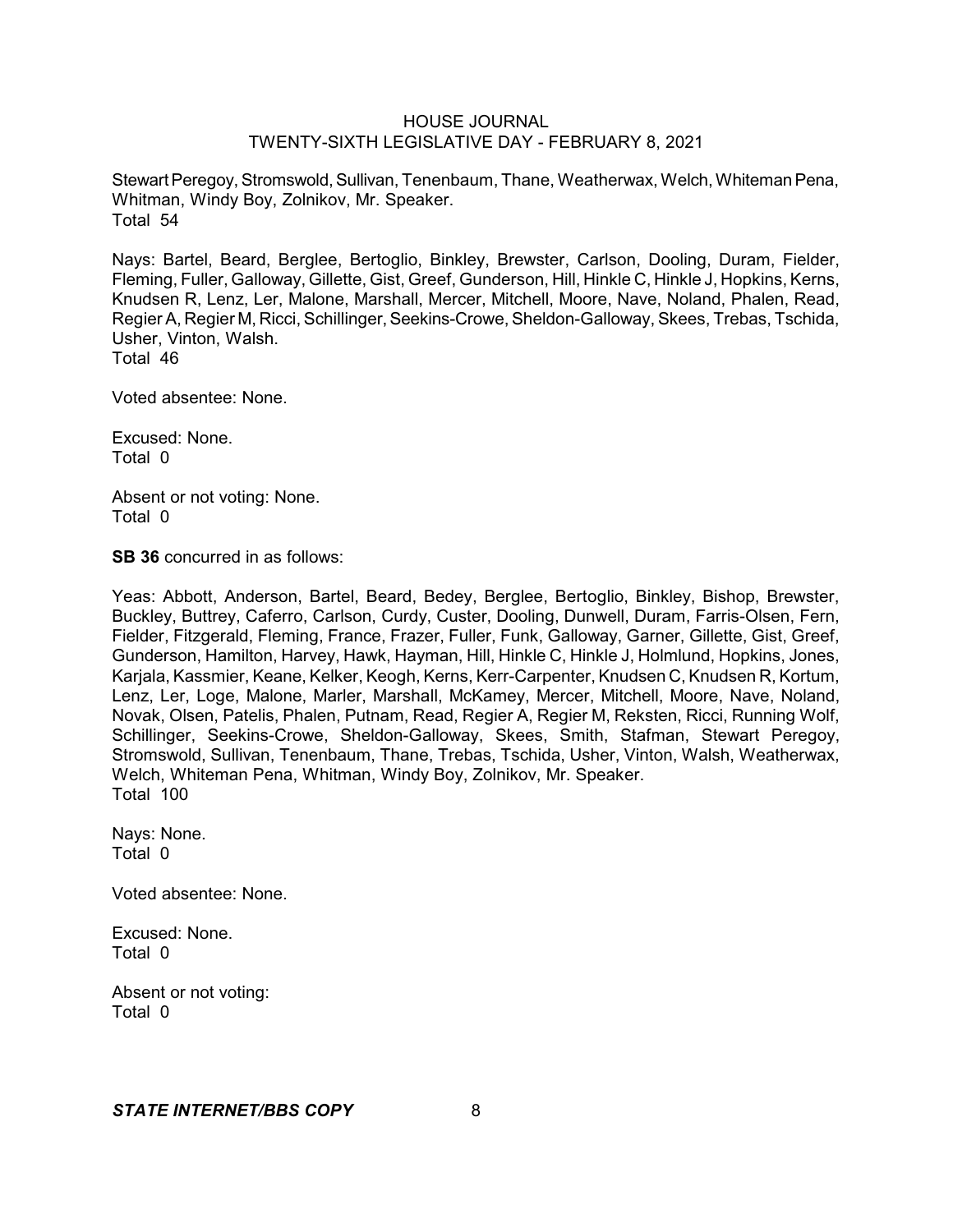**SB 41** concurred in as follows:

Yeas: Abbott, Anderson, Bartel, Beard, Bedey, Berglee, Bertoglio, Binkley, Bishop, Brewster, Buckley, Buttrey, Caferro, Carlson, Curdy, Custer, Dooling, Dunwell, Duram, Farris-Olsen, Fern, Fielder, Fitzgerald, Fleming, France, Frazer, Fuller, Funk, Galloway, Garner, Gillette, Gist, Greef, Gunderson, Hamilton, Harvey, Hawk, Hayman, Hill, Hinkle C, Hinkle J, Holmlund, Hopkins, Jones, Karjala, Kassmier, Keane, Kelker, Keogh, Kerns, Kerr-Carpenter, Knudsen C, Knudsen R, Kortum, Lenz, Ler, Loge, Malone, Marler, Marshall, McKamey, Mercer, Mitchell, Moore, Nave, Noland, Novak, Olsen, Patelis, Phalen, Putnam, Read, Regier A, Regier M, Reksten, Ricci, Running Wolf, Schillinger, Seekins-Crowe, Sheldon-Galloway, Skees, Smith, Stafman, Stewart Peregoy, Stromswold, Sullivan, Tenenbaum, Thane, Trebas, Tschida, Usher, Vinton, Walsh, Weatherwax, Welch, Whiteman Pena, Whitman, Windy Boy, Zolnikov, Mr. Speaker. Total 100

Nays: None. Total 0

Voted absentee: None.

Excused: None. Total 0

Absent or not voting: Total 0

**SB 45** concurred in as follows:

Yeas: Abbott, Anderson, Bartel, Beard, Bedey, Berglee, Bertoglio, Binkley, Bishop, Brewster, Buckley, Buttrey, Caferro, Carlson, Curdy, Custer, Dooling, Dunwell, Duram, Farris-Olsen, Fern, Fielder, Fitzgerald, Fleming, France, Frazer, Fuller, Funk, Galloway, Garner, Gillette, Gist, Greef, Gunderson, Hamilton, Harvey, Hawk, Hayman, Hill, Hinkle C, Hinkle J, Holmlund, Hopkins, Jones, Karjala, Kassmier, Keane, Kelker, Keogh, Kerns, Kerr-Carpenter, Knudsen C, Knudsen R, Kortum, Lenz, Ler, Loge, Malone, Marler, Marshall, McKamey, Mercer, Mitchell, Moore, Nave, Noland, Novak, Olsen, Patelis, Phalen, Putnam, Read, Regier A, Regier M, Reksten, Ricci, Running Wolf, Schillinger, Seekins-Crowe, Sheldon-Galloway, Skees, Smith, Stafman, Stewart Peregoy, Stromswold, Sullivan, Tenenbaum, Thane, Trebas, Tschida, Usher, Vinton, Walsh, Weatherwax, Welch, Whiteman Pena, Whitman, Windy Boy, Zolnikov, Mr. Speaker. Total 100

Nays: None. Total 0

Voted absentee: None.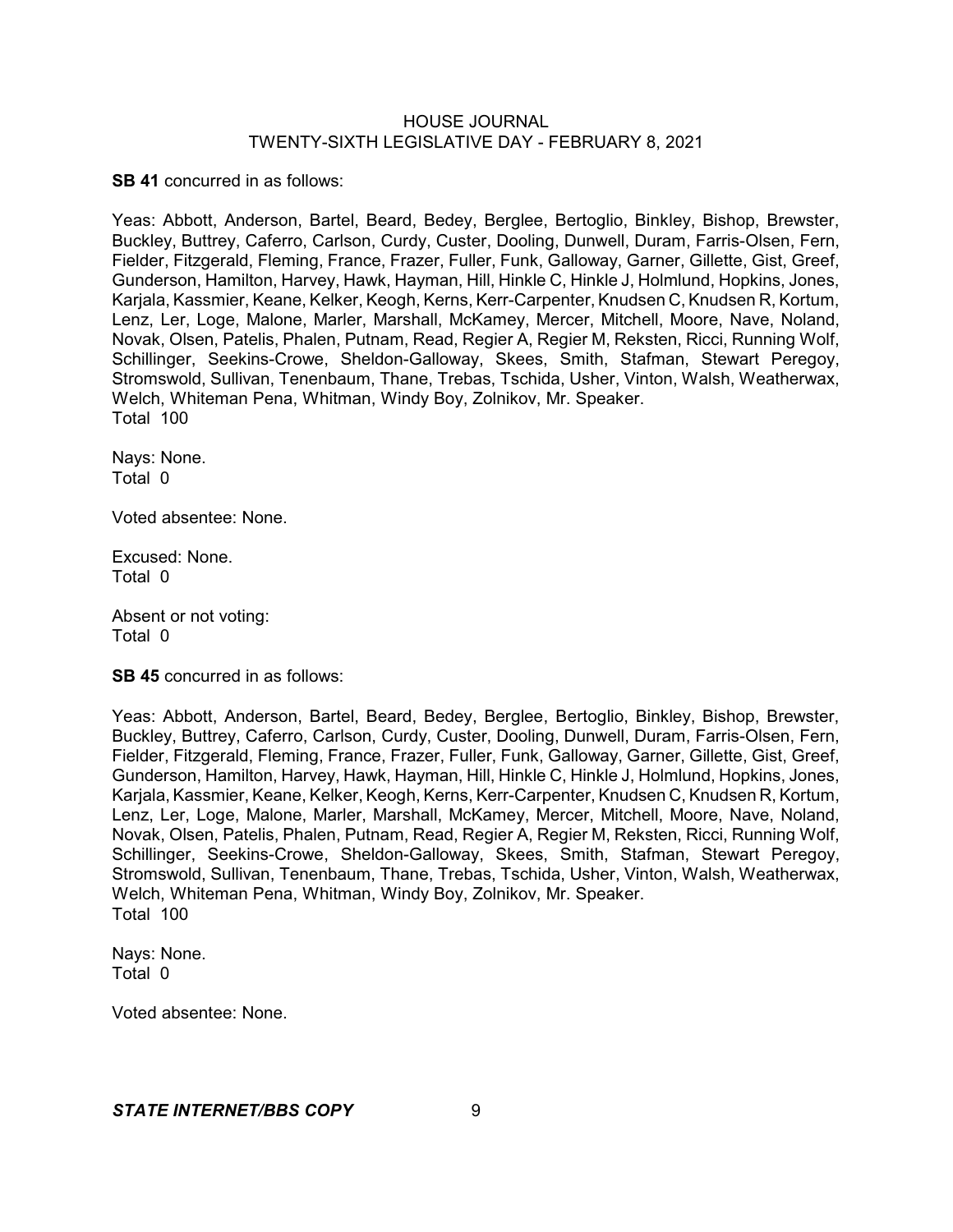Excused: None. Total 0

Absent or not voting: Total 0

**SB 68** concurred in as follows:

Yeas: Abbott, Anderson, Bartel, Beard, Bedey, Berglee, Bertoglio, Bishop, Brewster, Buckley, Buttrey, Caferro, Carlson, Curdy, Custer, Dooling, Dunwell, Duram, Farris-Olsen, Fern, Fielder, Fitzgerald, Fleming, France, Frazer, Fuller, Funk, Galloway, Garner, Gillette, Gist, Greef, Gunderson, Hamilton, Harvey, Hawk, Hayman, Hill, Hinkle C, Hinkle J, Holmlund, Hopkins, Jones, Karjala, Kassmier, Keane, Kelker, Keogh, Kerns, Kerr-Carpenter, Knudsen C, Knudsen R, Kortum, Lenz, Ler, Loge, Malone, Marler, Marshall, McKamey, Mercer, Mitchell, Moore, Nave, Noland, Novak, Olsen, Patelis, Phalen, Putnam, Read, Regier A, Reksten, Ricci, Running Wolf, Schillinger, Seekins-Crowe, Sheldon-Galloway, Skees, Smith, Stafman, Stewart Peregoy, Stromswold, Sullivan, Tenenbaum, Thane, Trebas, Tschida, Usher, Vinton, Walsh, Weatherwax, Welch, Whiteman Pena, Whitman, Windy Boy, Zolnikov, Mr. Speaker. Total 98

Nays: Binkley, Regier M. Total 2

Voted absentee: None.

Excused: None. Total 0

Absent or not voting: Total 0

## **MOTIONS**

Majority Leader Vinton moved to re-refer **HB 25** the Appropriations Committee. Without objection, so ordered.

Majority Leader Vinton moved to re-refer **HB 67** the Appropriations Committee. Without objection, so ordered.